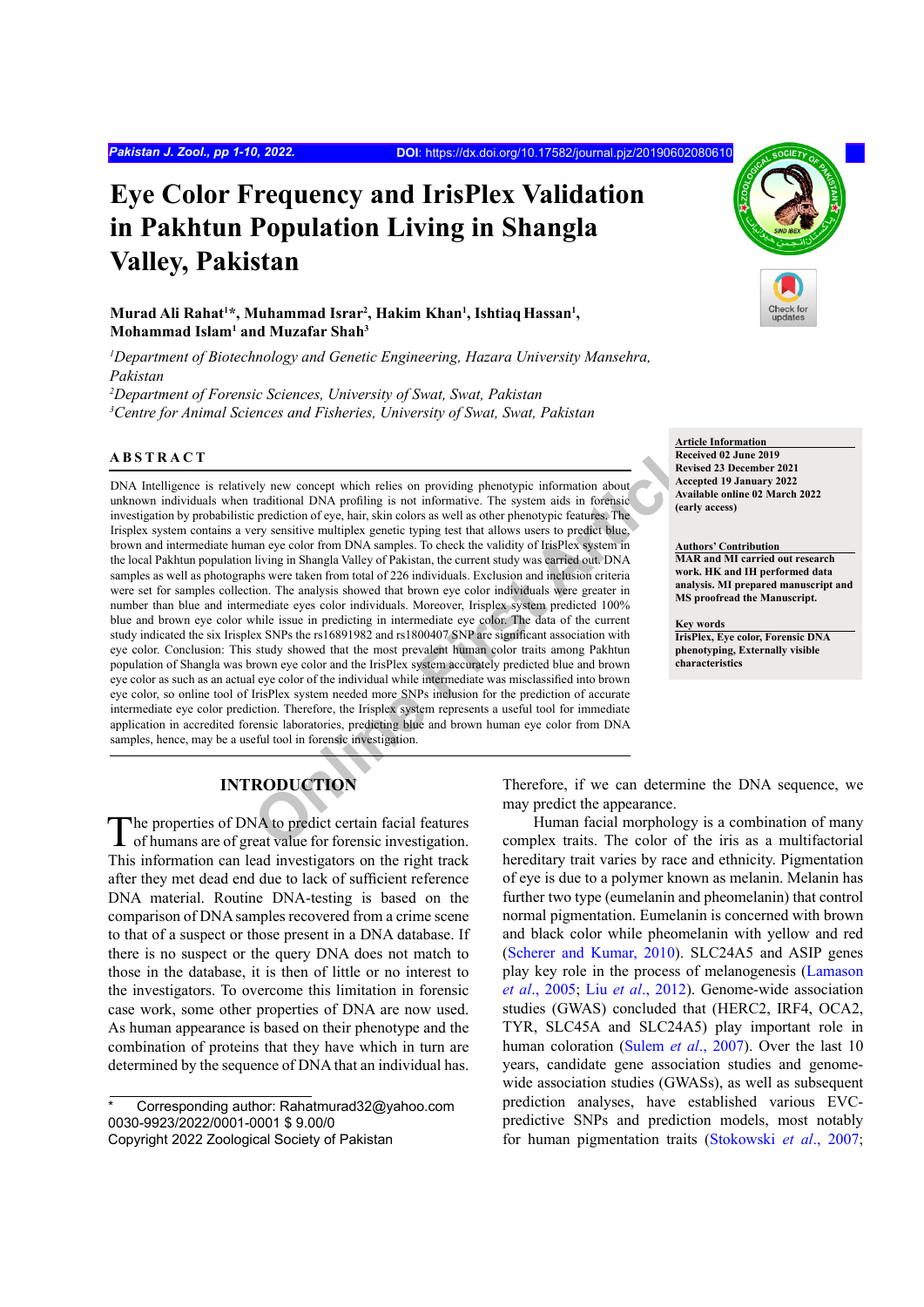Sturm *et al*[., 2008](#page-9-3); [Eiberg](#page-7-0) *et al*., 2008; Kayse *et al*[., 2008](#page-8-2); Liu *et al*[., 2009](#page-8-3), [2010](#page-8-4), [2015](#page-8-5); [Mengel-From](#page-8-6) *et al*., 2009; Valenzuela *et al*., 2010; [Quillen](#page-8-7) *et al*., 2012; Maroñas *et al*., 2014; [Jacobs](#page-7-1) *et al*., 2015; Branicki *et al*., 2015; Walsh *et al*., 2017). In particular, the prediction of broad (i.e., categorical) eye color phenotypes from SNP genotypes is now achievable with practically useful accuracies, for instance by applying the IrisPlex and HIrisPlex DNA test systems that have been forensically validated (Walsh *et al*., 2014), as well as tested and applied (Kastelic *et al*., 2013; [Chaitanya](#page-7-2) *et al*., 2014). Similar tools for eye color DNA prediction that largely overlap in SNP predictors with the Iris/HIrisPlex systems have also been generated and used (Valenzuela *et al*., 2010; [Mushailov](#page-8-8) *et al*., 2015; [Allwood](#page-6-0) [and Harbison, 2013](#page-6-0); Ruiz *et al*., 2013).

The worldwide population showed extensive variation in iris pigmentation. Eye color types mainly brown, intermediate and blue are present in the world population. All eye colors were covered by only six SNPs from six genes (Walsh *et al*., 2011). Pakistan has historically been a crossroad for a large number of populations, including Greeks, Aryans, Macedonians, Arabs and Mongols. As a result, the country is a mosaic of ethnic groups, and a large amount of distinctive facial phenotypic variation can be observed among Pakistani people.

In previous studies effects of individual SNPs that have been shown to have significant effects on color of eye in human population. In proposed study we validated the IrisPlex system and also found dominant eye color in the study Pakhtun population of District Shangla.

# **MATERIALS AND METHODS**

#### *Study area*

The study area was Shangla District, located in Khyber Pakhtunkhwa, Pakistan. The population of Shangla district has 7,57810 individuals, consisting of different ethnic groups such as Yusufzai, Gujar, Azar, and Syed, but Pakhtun is the largest ethnic group.

#### *Samples collection*

Bioethical committee of Hazara University, Mansehra approved this research study work. Exclusion and inclusion criteria were set for samples collection. Buccal swab samples from 245 from healthy males and females individual were collected. Those having any type of eye color diseases were excluded from the study. Eye color photographs were taken with the help of Nikon D 5300 DSLR camera having manually focusses on ISO 800 with shutter 1/100 and AV 18 with Nikon AF-P 18-55 mm F/3.5-5.6 G DX.

#### *Classification of eye into different eye color categories*

Eye color categories were assigned through seven untrained individuals, into the following three eye color categories (blue, brown and intermediate). In case where problems to assign eye color categories then the categories were assigned by majority of voting system between the observers.

#### *Extraction of genomic DNA*

The top cotton portion of the Buccal swab was used for extraction of DNA through modified Phenol-Chloroform method ([Green and Sambrook, 2012](#page-7-3)) in the Forensic Research Laboratory, University of Swat.

#### *SNPs amplification and genotyping*

**SET ARRPLUMENT SET ARRPLUMENT ARRPLUMENT ARRPLUMENT ARRPLUMENT THE SITE of the symbol specifical properties that the world population. The SNPs were amplified if Eye color types mainly brown, containing each reaction of** The SNPs were amplified in 20  $\mu$ l of total reaction containing each reaction of 0.25 µl of revivers and forward primers (Walsh *et al*., 2011), Thermo scientific Dream Taq Green PCR master mix (2X) (Cat NO: K1081), DNA template and water in a PCR machine name TC –XP Thermal Cycler (BIOER, CHINA) with 96 wells plate. The thermal cycle for PCR reaction cmprised initial denaturation 95˚C for 10 min followed by 33 cycles each denaturation at sec denaturation 95˚C for 30, annealing at 60˚C for 30 second, extension process was 60˚C for 5 min. The product was checked on 2% agarose gel.

Multiplexed SNaPshot (Life Technologies Inc, USA) SBE chemistry was used for SNP typing. PCR product was treated with ExoSAP-IT (USB1 Corporation) at 37 °C for 15 min to eliminate unused dNTPs or PCR primers. It was followed by 85 °C for 15 min to stop the enzyme activity. Then 1.5 μl of treated PCR product was added to 2.5 μl of SNaPshot prepared reaction mix and 1.5 μl of extension primer mix. Conditions for SNPs amplification were 30 cycles as: 96°C for 10 sec, 50°C for 5 sec and 60°C for 30 sec. To clean up, the extension reaction products were treated with 1 μl of SAP at 37 °C for 80 min. Again to stop enzymatic activity, the mixture was treated at 85°C for 15 min and The purified SBE products were used to obtain electropherograms from the capillary electrophoresis that were used to genotype the samples. Added 1 µl sample, 0.1 µl of GeneScan Size Standard LIZ (Fisher Scientific International Inc.,) Formamide 8.9 µl volume (Fisher Scientific International Inc.,) per plate well of ABI Prism 3730xl Genetic Analyzer (Life Technologies Inc, USA). All these electropherograms samples were visualized by using Gene mapper software version 4.0. Each peak in the electropherograms represents allele of the SNP in the form of these possible bases (A or T or C or G) labeled with a various dyes. For the labeling of genotypes in the analysis software, bins and panels were used. On the basis of the SNPs, bins designated the bp range within which each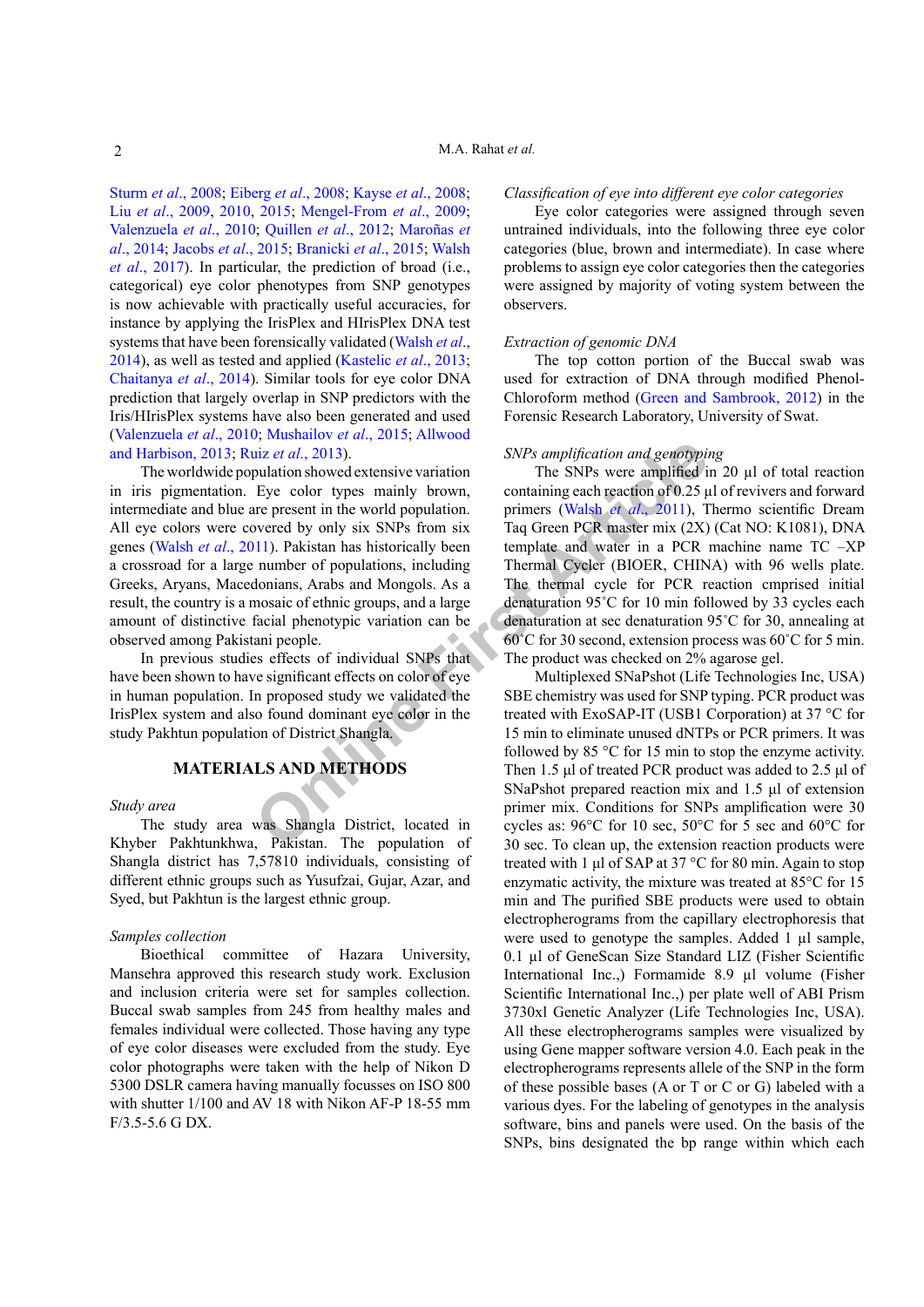peak falls. When a peak falls in a specific bin, the software makes a corresponding allele call. Single peak was found in the case of homozygous genotypes while two peaks of different color were found in the case of heterozygous genotypes.

#### *Eye color prediction model*

The goal of DNA phenotyping was to determine a genotype that can accurately infer the phenotype of the individual. Model building methods can be used to find the best fitting model to describe the relationship between the outcome and predictor variables. The IrisPlex [\(http://](http://hirisplex.erasmusmc.nl) [hirisplex.erasmusmc.nl](http://hirisplex.erasmusmc.nl)) eye color prediction with three outcomes (blue, intermediate and brown) based on multinomial logistic regression higher probability value denoted the specific eye color of the individuals was used.

#### *Data analysis*

The genotyping result were analyzed through online and offline software's such as Gene Mapper version of 4.0 (Applied Biosystems), used Microsoft excel 2013 and the IBM SPSS Statistics v. 23 (IBM Inc. USA).

#### **RESULTS**

#### *Demographic data*

The data analysis of the current study indicated that brown-colored eyes were even more prevalent in the Shangla population, where they accounted for 87.16% of the sample, intermediate colored eyes accounted for (11.51%), while blue-colored eyes were quite rare (1.33%). Our study also showed that out of 226 samples female samples were 81 and male samples were 145. Females were found higher in brown eye color (91.35%) blue was (1.23%) and intermediate was (7.42%). Brown eye color in males sample were  $(84.92\%)$ , blue was  $(1.47\%)$  and intermediate was (13.61). The collated samples were also divided into four different age grouped and the analysis showed that group 1st that started from 11-20 year of age consisted of brown eye color was (27.91%), intermediate was eye was (26.92%) and blue was (33.33%), similar in the age group started 21-30 having brown eye color (23.35%), blue (33.33) and intermediate (23.07%), Similar to age group 31-40 the brown eye color was (26.90%), intermediate (23.07%) and blue was (33.33%). In the age group of 41-50 the percentage of blue eye color (21.84%), brown eye color and intermediate eye were (26.92%).

## *Genotypes distribution in the study population*

SNPs genotypes were amplified [\(Fig. 1\)](#page-2-0). In rs12913832 were three types of genotypes in the population of Shangla District the CT (55%) genotype

was found in most individuals, followed by TT (35%) and CC (10%). Two types of genotypes GG (70.0%) and GA (30%) were observed in rs1800407 SNP. Two types of genotypes in rs12896399 SNP were reported CC (70%) and CA was (30%). Three types of genotypes were present in rs16891982 GC (25%), GG (45%) and CC was (30%). Shangla population showed two types of genotypes GG (95%) and GA (5%) in rs1393350 SNP. Only CC genotype was observed in rs12203592 SNP [\(Fig. 2\)](#page-2-1).



<span id="page-2-0"></span>Fig. 1. Showing singleplex (A) and Multiplex-PCR amplification result (B) of six SNPs. A, Lane 1, 50 bp DNA ladder; lanes 2, 6, 10 and 14 IRF4, 3, 7, 11; Lane 15, SLC45A2; Lane 4, 8, 12 and 16 SLC24A4; Lanes 5, 9, 13 and 17 OCA2, 18, 19, 20; Lane 21 showed TYR and Lines 22, 23, 24 and 25, HERC2 SNP. In B, the 4% gel figure showed Line 1 50bp DNA marker; lines 2-5 showed the combined result of *OCA2, TYR* and *IRF4*, while lines number 6-9 showed the combined result of *HERC2, SLC24A4* and *SLC45A2.*



<span id="page-2-1"></span>Fig. 2. Genotypes of six SNPs in the study population.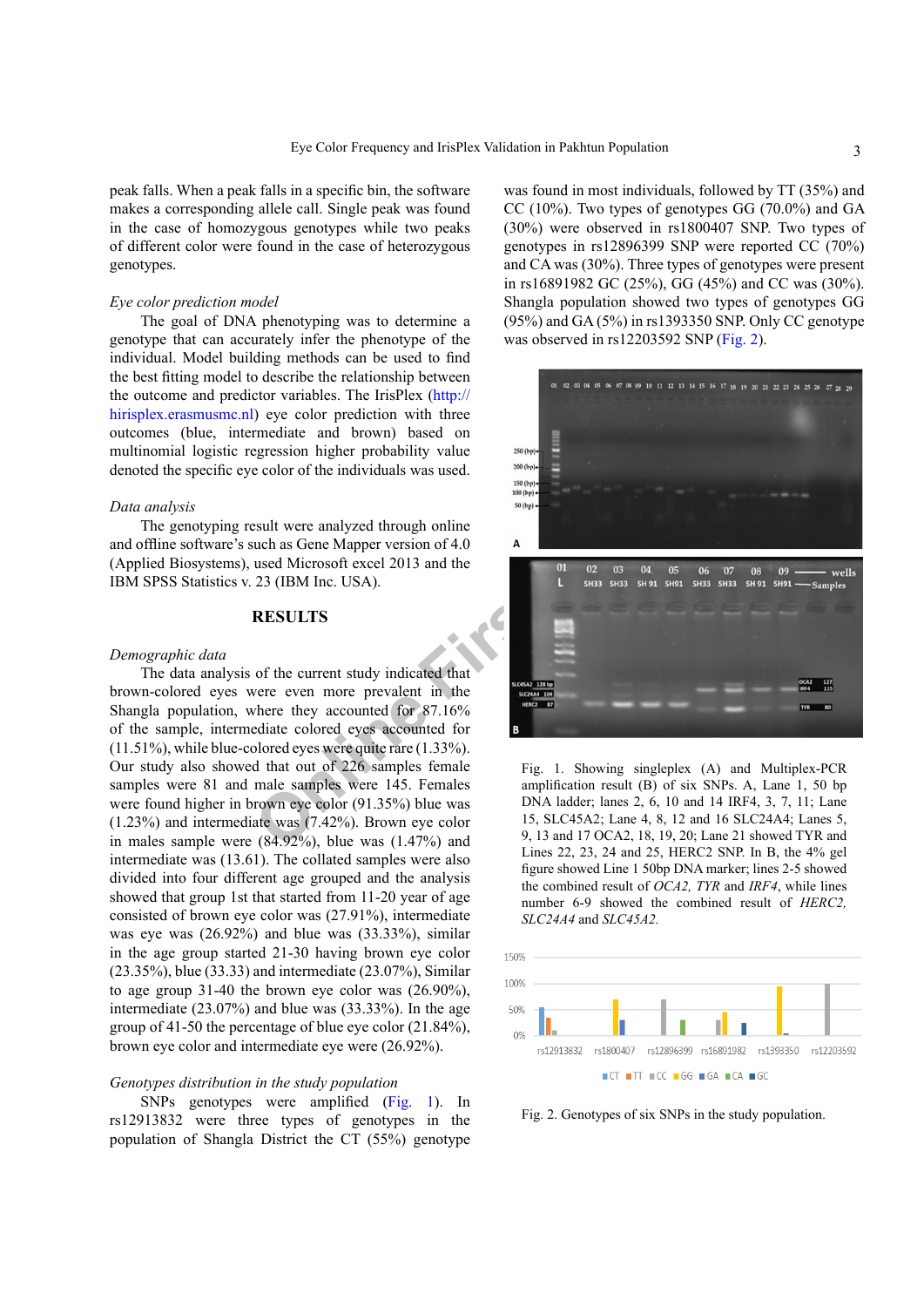| Eye          | <b>SNPs</b>      |             |            |            |                 |          |               |          |             |                       |      |            |      |
|--------------|------------------|-------------|------------|------------|-----------------|----------|---------------|----------|-------------|-----------------------|------|------------|------|
| color        | rs16891982       |             | rs12896399 |            | rs1393350       |          | rs12913832    |          |             | rs1800407             |      | rs12203592 |      |
|              |                  | GC% GG% CC% |            |            | $CC\%$ $CA\%$   |          | $GA\%$ $GG\%$ |          |             | $CC\%$ $CT\%$ TT $\%$ | GG % | $GA\%$     | CC%  |
| Blue         | 00               | 100         | $\theta$   | 100        | 00 <sup>0</sup> | 0        | 100           | 100      | $\Omega$    |                       | 100  |            | 100  |
| <b>Brown</b> | 23.53 41.17 5.30 |             |            | 70.69 9.41 |                 | 5.88     | 94.12         | $\Omega$ | 58.82 41.18 |                       | 44.7 | 55.3       | 100  |
| Inter        | 100              | $\theta$    | $\theta$   | $\Omega$   | 100             | $\Omega$ | 100           | $\theta$ | 100         | $\Omega$              | 100  | $\theta$   | 100. |

<span id="page-3-0"></span>**Table I. Genotypes distribution in eye color categories of Shangla population.**

*Genotypes of the six SNPs in the eye color of the study population*

**CONFIGURE 1995** CONTROLLY CONTROLLY CONTROLLY CONTROLLY CONTROLLY CONTROLLY CONTROLLY CONTROLLY ARTICLATED (10% CONTROLLY CONTROLLY CONTROLLY CONTROLLY CONTROLLY CONTROLLY CONTROLLY CONTROLLY CONTROLLY CONTROLLY CONTROLLY The CT  $(58.82\%)$  and TT  $(41.18\%)$  genotypes of rs12913832 SNP were observed in brown eye colored individuals, intermediate was CT and CC was in blue. In this way CC  $(70.69\%)$ , CA  $(29.41\%)$  genotypes of rs12896399 SNP were in brown eye color, Intermediate eye was CA and blue was CC genotype. GG (64.70%) and GA (35.30%) genotypes of rs1800407 SNP were observed in brown eye colored individuals, Intermediate and blue was GG genotypes. Genotypes of rs1393350 showed that GG (94.12%) and GA (5.88%) genotypes were present in brown eye color, Blue and intermediate was GG genotype. GC (23.53%), GG (41.17%) and CC (35.30%) genotypes of rs16891982 were observed in the brown eye colored individuals; intermediate was the GC and blue was GG genotype. The CC genotype of rs12203592 was seen in blue, intermediate and brown eye colored individuals ([Table I\)](#page-3-0).

#### *Validation of IrisPlex system*

The six SNPs comprising this MLR-based, published eye color model (Walsh *et al*., 2011; Liu *et al*., 2009) are included in this study. The results of this calculator are prediction probabilities for blue, brown, or intermediate eye color. Following previous studies (Walsh *et al*., 2012, 2014) raw probabilities were then considered and prediction assigned to the category with the highest probability. These prediction probabilities were compiled for each individual, and compared to their reported eye. The study population showed that brown and blue eye color was predicted in all cases, while intermediate eye color in the study population 100% predicted brown eye colors ([Table II](#page-3-1)). Total probability values and record of each eye sample ([Table III\)](#page-4-0).

## *Correlation and regression analysis between the study parameters with eye color*

To find significant correlation between parameters with eye color the Pearson correlation test was applied to find association between study parameter and eye color. Analysis of the current study showed that rs12913832

(P- value= 0.003) and gender was significant associated with  $rs12203592$  (P- value= 0.042) SNPs is Significant associated with eye color while the rest of SNPs were significant ([Table IV](#page-4-1)). To find direct effect of parameter on eye color the liner regression analysis was applied to find association between study parameters and eye color. Analysis of the current study showed that rs12913832 (P-value= 0.006) and rs1800407 (P-value= 0.022) SNPs is significantly associated with eye color while the associations of the rest of SNPs were significant ([Table V](#page-5-0)).

<span id="page-3-1"></span>**Table II. Validation of eye color prediction models: Prediction success (bold values) estimates from the Pakhtoon population residing within the Malakand Division.** 

| Prediction   |              | Predicted eye color                                   | Unde-No of |  |      |
|--------------|--------------|-------------------------------------------------------|------------|--|------|
|              |              | model IrisPlex Blue Brown Intermediate tected samples |            |  |      |
| Blue         | $100\%$ 0    |                                                       |            |  | (3)  |
| Brown        | $\mathbf{0}$ | $100\%$ 0                                             |            |  | (11) |
| Intermediate | $\mathbf{0}$ | $100\%$ 0                                             |            |  | (6)  |

#### **DISCUSSION**

The present findings indicated that dark brown iris color was the most prevalent color trait among the Pakhtun population of Shangla District and the distribution of these color traits showed gender differences. In addition, we observed significant inter-correlations amongst the human color and Irisplex SNP. Very few studies exist on the distribution of iris color in the world population. The available studies however used different definitions and measurement techniques for iris colors, thus making comparisons with other reports are difficult. In the present study, we grouped iris colors into three categories of brown (light brown, dark brown), blue (blue/grey) and intermediate (other than blue and brown) which is similar to previous studies [\(Hashemi](#page-7-4) *et al*., 2010; Klein *et al*[., 1998](#page-8-9)). Our data indicated that 87.16% of the study population had brown as most prevalent iris color, while intermediate was 11.51% and blue iris was observed in only 1.33% as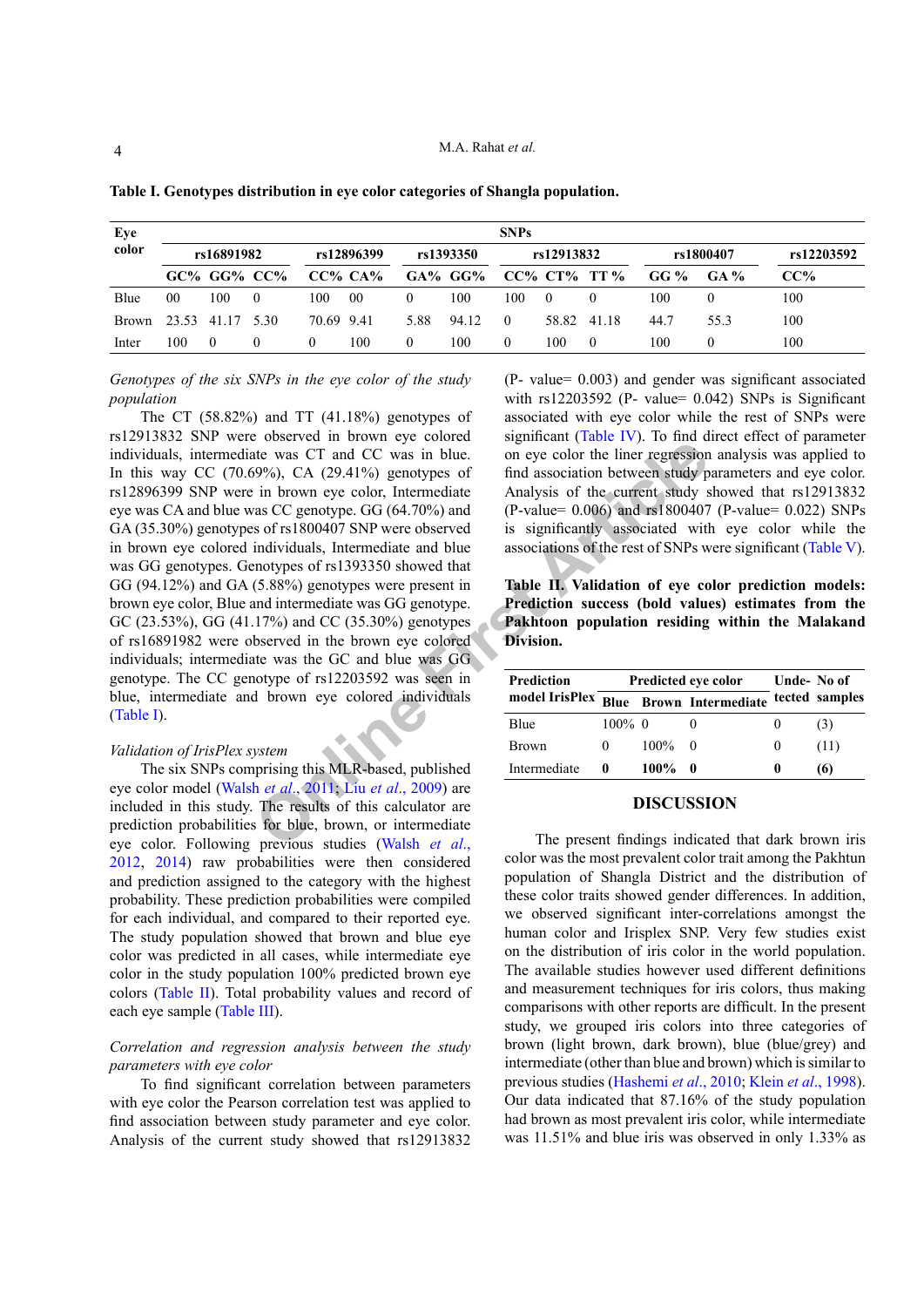<span id="page-4-0"></span>**Table III. Irisplex 6 SNP genotypes color prediction probabilities together with samples details of Pakhtoon population. Blue color indicated Blue eye color, brown indicated Intermediate and green color indicated brown eye color.**

| Sam-<br>ples | rs1291-<br>3832                                                             | rs180-<br>0407      | rs1289-<br>6399 | rs168-<br>91982      | rs139-<br>3350 | rs1220-<br>3592 | P blue eye | Pinter eye P brown                         | eye      | der          | result       | Gen- IrisPlex Actual eye<br>color |
|--------------|-----------------------------------------------------------------------------|---------------------|-----------------|----------------------|----------------|-----------------|------------|--------------------------------------------|----------|--------------|--------------|-----------------------------------|
| 1            | <b>CT</b>                                                                   | GG                  | CA              | GC                   | GG             | CC              | 0.01223    | 0.050034                                   | 0.937736 | $\mathbf{F}$ | <b>Brown</b> | Inter                             |
| 2            | <b>TT</b>                                                                   | GA                  | CC              | GG                   | GG             | CC              | 0.001006   | 0.034825                                   | 0.964169 | F            | <b>Brown</b> | <b>Brown</b>                      |
| 3            | <b>CT</b>                                                                   | GG                  | CC              | GG                   | GG             | CC              | 0.050323   | 0.113551                                   | 0.836126 | $\mathbf{F}$ | <b>Brown</b> | Inter                             |
| 4            | <b>CT</b>                                                                   | GG                  | CC              | CC                   | GG             | CC              | 0.00276    | 0.020476                                   | 0.976764 | F            | <b>Brown</b> | <b>Brown</b>                      |
| 5            | <b>CT</b>                                                                   | GA                  | CA              | CC                   | GG             | CC              | 0.010029   | 0.052298                                   | 0.937674 | F            | <b>Brown</b> | <b>Brown</b>                      |
| 6            | <b>CT</b>                                                                   | GG                  | CA              | GG                   | GG             | CC              | 0.050323   | 0.113551                                   | 0.836126 | M            | <b>Brown</b> | Inter                             |
| 7            | <b>CT</b>                                                                   | GA                  | CA              | GG                   | GG             | CC              | 0.001006   | 0.034825                                   | 0.964169 | M            | <b>Brown</b> | Inter                             |
| 8            | <b>CT</b>                                                                   | GG                  | CC              | GG                   | GG             | CC              | 0.050323   | 0.113551                                   | 0.836126 | F            | <b>Brown</b> | <b>Brown</b>                      |
| 9            | <b>TT</b>                                                                   | GA                  | ${\rm CA}$      | GC                   | GG             | CC              | 0.000223   | 0.013989                                   | 0.985788 | F            | <b>Brown</b> | <b>Brown</b>                      |
| 10           | CC                                                                          | GG                  | CC              | GG                   | GG             | CC              | 0.84781    | 0.087663                                   | 0.064527 | M            | Blue         | Blue                              |
| 11           | <b>TT</b>                                                                   | GA                  | ${\rm CA}$      | GG                   | GA             | CC              | 0.001006   | 0.034825                                   | 0.964169 | F            | <b>Brown</b> | <b>Brown</b>                      |
| 12           | <b>TT</b>                                                                   | GG                  | CC              | GG                   | GG             | CC              | 0.000272   | 0.01339                                    | 0.986338 | F            | <b>Brown</b> | <b>Brown</b>                      |
| 13           | CC                                                                          | GG                  | CC              | GG                   | GG             | CC              | 0.84781    | 0.087663                                   | 0.064527 | $\mathbf F$  | <b>Blue</b>  | <b>Blue</b>                       |
| 14           | <b>TT</b>                                                                   | GG                  | CC              | GC                   | GG             | CC              | 5.94E-05   | 0.005305                                   | 0.994635 | F            | Brown        | <b>Brown</b>                      |
| 15           | <b>CT</b>                                                                   | GG                  | CC              | GG                   | GG             | CC              | 0.050323   | 0.113551                                   | 0.836126 | F            | <b>Brown</b> | Inter                             |
| 16           | <b>CT</b>                                                                   | GG                  | CC              | GC                   | GG             | CC              | 0.01223    | 0.050034                                   | 0.937736 | F            | Brown        | <b>Brown</b>                      |
| 17           | CC                                                                          | GG                  | CC              | GG                   | GG             | CC              | 0.86781    | 0.087663                                   | 0.064527 | M            | Blue         | <b>Blue</b>                       |
| 18           | <b>CT</b>                                                                   | GG                  | CC              | GG                   | GG             | CC              | 0.050323   | 0.113551                                   | 0.836126 | F            | <b>Brown</b> | <b>Brown</b>                      |
| 19           | <b>CT</b>                                                                   | GG                  | CC              | GG                   | GG             | CC              | 0.050323   | 0.113551                                   | 0.836126 | $\mathbf{F}$ | <b>Brown</b> | Inter                             |
| 20           | <b>CT</b>                                                                   | GG                  | CC              | CC                   | GG             | CC              | 0.050323   | 0.113551                                   | 0.836126 | F            | <b>Brown</b> | <b>Brown</b>                      |
|              | Table IV. Correlation analysis between the study perimeters with eye color. |                     |                 |                      |                |                 |            |                                            |          |              |              |                                   |
|              |                                                                             |                     |                 | rs12913832 rs1800407 |                |                 |            | rs12896399 rs16891982 rs1393350 rs12203592 |          |              |              | Gender Eye color                  |
|              |                                                                             |                     |                 | $(n=20)$             | $(n=20)$       | $(n=20)$        | $(n=20)$   |                                            | $(n=20)$ | $(n=20)$     | $(n=20)$     | $(n=20)$                          |
| rs12913832   |                                                                             | Pearson correlation |                 | 1                    | .114           | $-212$          | $-157$     | .154                                       |          | $-189$       | $-.149$      | $.630**$                          |
|              |                                                                             | $Sig. (2-tailed)$   |                 |                      | .632           | .369            | .510       | .516                                       |          | .426         | .529         | .003                              |
| rs1800407    |                                                                             | Pearson correlation |                 | .114                 |                | .286            | 251        | 350                                        |          | $-150$       | $-218$       | $-263$                            |

<span id="page-4-1"></span>**Table IV. Correlation analysis between the study perimeters with eye color.**

|            |                     | rs12913832<br>$(n=20)$ | rs1800407<br>$(n=20)$ | rs12896399<br>$(n=20)$ | rs16891982<br>$(n=20)$ | rs1393350<br>$(n=20)$ | rs12203592<br>$(n=20)$ | $(n=20)$ | Gender Eve color<br>$(n=20)$ |
|------------|---------------------|------------------------|-----------------------|------------------------|------------------------|-----------------------|------------------------|----------|------------------------------|
| rs12913832 | Pearson correlation |                        | .114                  | $-.212$                | $-.157$                | .154                  | $-.189$                | $-.149$  | $.630**$                     |
|            | $Sig. (2-tailed)$   |                        | .632                  | .369                   | .510                   | .516                  | .426                   | .529     | .003                         |
| rs1800407  | Pearson correlation | .114                   |                       | .286                   | .251                   | .350                  | $-.150$                | $-.218$  | $-.263$                      |
|            | $Sig. (2-tailed)$   | .632                   |                       | .222                   | .286                   | .130                  | .527                   | .355     | .263                         |
| rs12896399 | Pearson correlation | $-212$                 | .286                  |                        | $-.192$                | .350                  | .350                   | .055     | $-.088$                      |
|            | $Sig. (2-tailed)$   | .369                   | .222                  |                        | .418                   | .130                  | .130                   | .819     | .713                         |
| rs16891982 | Pearson correlation | $-.157$                | .251                  | $-192$                 | 1                      | $-.016$               | $-.326$                | $-.135$  | $-.136$                      |
|            | $Sig. (2-tailed)$   | .510                   | .286                  | .418                   |                        | .948                  | .161                   | .570     | .568                         |
| rs1393350  | Pearson correlation | .154                   | .350                  | .350                   | $-.016$                |                       | $-.053$                | .115     | $-.092$                      |
|            | $Sig. (2-tailed)$   | .516                   | .130                  | .130                   | .948                   |                       | .826                   | .630     | .699                         |
| rs12203592 | Pearson correlation | $-.189$                | $-.150$               | .350                   | $-.326$                | $-.053$               | 1                      | $-.459*$ | $-.092$                      |
|            | $Sig. (2-tailed)$   | .426                   | .527                  | .130                   | .161                   | .826                  |                        | .042     | .699                         |
| Gender     | Pearson correlation | $-.149$                | $-.218$               | .055                   | $-.135$                | .115                  | $-.459*$               |          | $-.201$                      |
|            | $Sig. (2-tailed)$   | .529                   | .355                  | .819                   | .570                   | .630                  | .042                   |          | .396                         |
| Eye color  | Pearson correlation | $.630**$               | $-.263$               | $-.088$                | $-.136$                | $-.092$               | $-.092$                | $-.201$  | 1                            |
|            | $Sig. (2-tailed)$   | .003                   | .263                  | .713                   | .568                   | .699                  | .699                   | .396     |                              |
|            | N                   | 20                     | 20                    | 20                     | 20                     | 20                    | 20                     | 20       | 20                           |

\*, Correlation is significant at the 0.05 level (2-ailed); \*\*, Correlation is significant at the 0.01 level (2-tailed).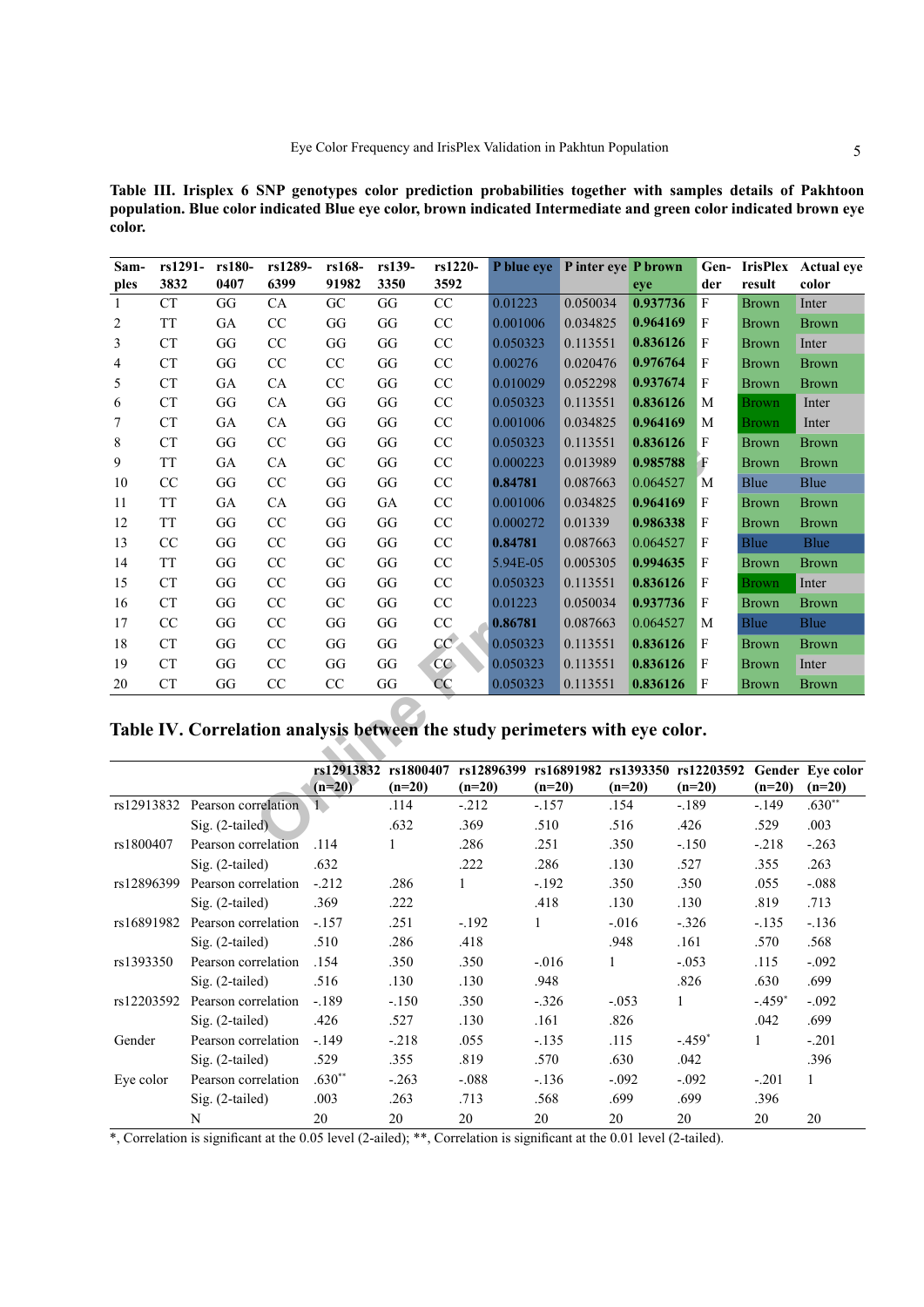| <b>Parameters</b> | coefficients | <b>Unstandardized</b> | Standardized T<br>coefficients |               | Sig.  |
|-------------------|--------------|-----------------------|--------------------------------|---------------|-------|
|                   | В            | Std. error            | <b>Beta</b>                    |               |       |
| (Constant)        | $-475$       | -388                  |                                | $-1.223$      | - 245 |
| rs12913832        | -620         | .184                  | .667                           | 3.367         | -006  |
| rs1800407         | $-773$       | .294                  | $-.569$                        | $-2.626$      | .022  |
| rs12896399        | .284         | .152                  | .418                           | 1.867         | .086  |
| rs16891982        | .005         | 173                   | .006                           | 029           | .978  |
| rs1393350         | $-164$       | 2.79                  | $-115$                         | - 589         | .567  |
| rs12203592        | $-1.121$     | - 750                 | $-392$                         | -1.494        | .161  |
| Gender            | - 644        | .376                  | $-414$                         | $-1.712$ .113 |       |

<span id="page-5-0"></span>**Table V. Liner regression analysis between the study perimeters with eye color.**

<sup>1.392</sup>  $-392$   $-1.494$   $-1.61$  shown to b[e](#page-7-6) the least p[r](#page-7-5)evalent  $-414$   $-1.712$   $-113$  (Imes[c](#page-7-8)h *et al.*, 1997) and consistes in contrast to iris color researable when exercises a attempt to understand it is structure to d the least prevalent. Similar study on Pakhtun population of district Swat showed that brown eye color is prevalent in the study population followed by intermediate and blue (Rahat *et al*[., 2020](#page-8-10)). Worldwide studies also indicated nearly similar results to our finding for brown eye color. The 90% prevalence of eye color (brown) categories was observed in Uzbekistan (Ulivi *et al*., 2013; Katsara and [Michael, 2019](#page-7-5)) Armenia (80.15%), Azerbaijan (71.42%), Tajikistan (85.47%), Kazakhstan (85.0%), Georgia 73.68% (Ulivi *et al*[., 2013](#page-9-4); Katsara and Michael, 2019) and high brown eye color is also recorded in Korea, (Chang *et al*., [2010](#page-7-6)) and Japan (Iida *et al*., 2009). In the present study as reported in other studies we report here for the first time brown eye color as the most prevalent (87.16%) among in the Pakhtun inhabitants of the of Shangla district. This stands in contrast to various populations of Europe (Iceland, Germany and Denmark) in which previous studies report that brown eye colored individuals comprise a small proportion of the population compared to irises of other colors ([Mengel-From](#page-8-6) *et al*., 2009; [Katsara and Michael,](#page-7-5) [2019\)](#page-7-5). In the current study intermediate eye color was found among 11.51% of sampled individuals of the study area which is similar to the work of Rahat *et al*[. \(2020\).](#page-8-10) The intermediate eye colored individuals with almost same ratio (similar to present work) have been reported worldwide; 12.5% in Poland, 11.65% in Kazakhstan (Ulivi *et al*[., 2013](#page-9-4); [Katsara and Michael, 2019](#page-7-5)), 14.15% in Iceland ([Sulem](#page-9-1) *et al*., 2007), 6.02% in Uzbekistan [\(Katsara](#page-7-5) [and Michael, 2019\)](#page-7-5) and 7.67% in Tajikistan ([Ulivi](#page-9-4) *et al*[., 2013](#page-9-4); [Katsara and Michael, 2019\)](#page-7-5). In contrast to the present finding, intermediate eye colored individuals are present much higher percentage in France (44%), Spain (55.2%) and Germany (39.6%) (Diaz *et al*., 2009; [Katsara](#page-7-5) [and Michael, 2019\)](#page-7-5). Blue eye color is the most prevalent eye color in Iceland (73.90%), Denmark (64.84%) and

Poland (52.50%) [\(Lock-Andersen](#page-8-11) *et al*., 1999; [Sulem](#page-9-1) *et al*[., 2007](#page-9-1); [Mengel-From](#page-8-6) *et al*., 2009). The present study is not in agreement with the studies described but supports the findings observed in the populations of Armenia, Azerbaijan, Tajikistan and Georgia (Ulivi *et al*[., 2013](#page-9-4); [Katsara and Michael, 2019](#page-7-5)) where the lowest percentage of individual with blue colored eyes were recorded. Dark brown eyes have been shown to be dominant in humans and in many parts of the world, it is nearly the only iris color present ([Eiberg and Mohr, 1996\)](#page-7-7). Dark pigment of brown eyes is most common in East Asia, Southeast Asia, South Asia, West Asia, Oceania, Africa, Americas, etc. as well as parts of Europe such as Spain and Southern Italy (Sulem *et al*[., 2007\)](#page-9-1). Grey-blue eye color has also been shown to be the least prevalent in the Tehran eye study (Imesch *et al*., 1997) and consistent with the present study.

In contrast to iris color research there have been some attempts to understand iris structure diversity in different populations. However, all of these studies have limited their work to a particular continent. As each research group categorized iris structure variation differently we are still not able to compare the phenotypic distribution of these traits in different continental regions of the world. Further studies are needed to investigate the scenario behind the eye color prevalence.

Eye color has been tentatively associated with demographic factors, like sex. Looking at sex-based distribution of eye color it was found that brown eye color is present in a higher percentage among both males and females. Similarly, intermediate was the second most prevalent in eye color in the individuals male 13.61%, female 7.42%, followed by blue eye color males 1.47%, females 1.23%, respectively. It has been reported that in Italian and Spanish populations brown eye color is the dominant eye color in females while males are mostly blue and intermediate eye color (Martinez-Cadenas *et al*., 2013; [Marano and Fridman, 2019](#page-8-12)). Similar to work of [Rahat](#page-8-10) *et al*[. \(2020\)](#page-8-10) where brown eye color is higher in females of Pakhtoon population of district Swat while in males the intermediate and blue eye colors are dominant. However, this finding was not replicated in Danish or Swedish samples (Pietroni *et al*., 2014). Consequently, from this study and previous studies, it is concluded that the association between eye color and sex may be largely restricted to some specific populations. This significant sex difference suggests that there may be an as yet unidentified sex-related factor contributing to human eye color variation. Further studies are required in order to elucidate the influence of gender into the eye color variation in humans.

The worldwide genotypic distribution of the six IrisPlex SNPs has been previously described (Walsh *et al*., 2011). Present study investigated the association of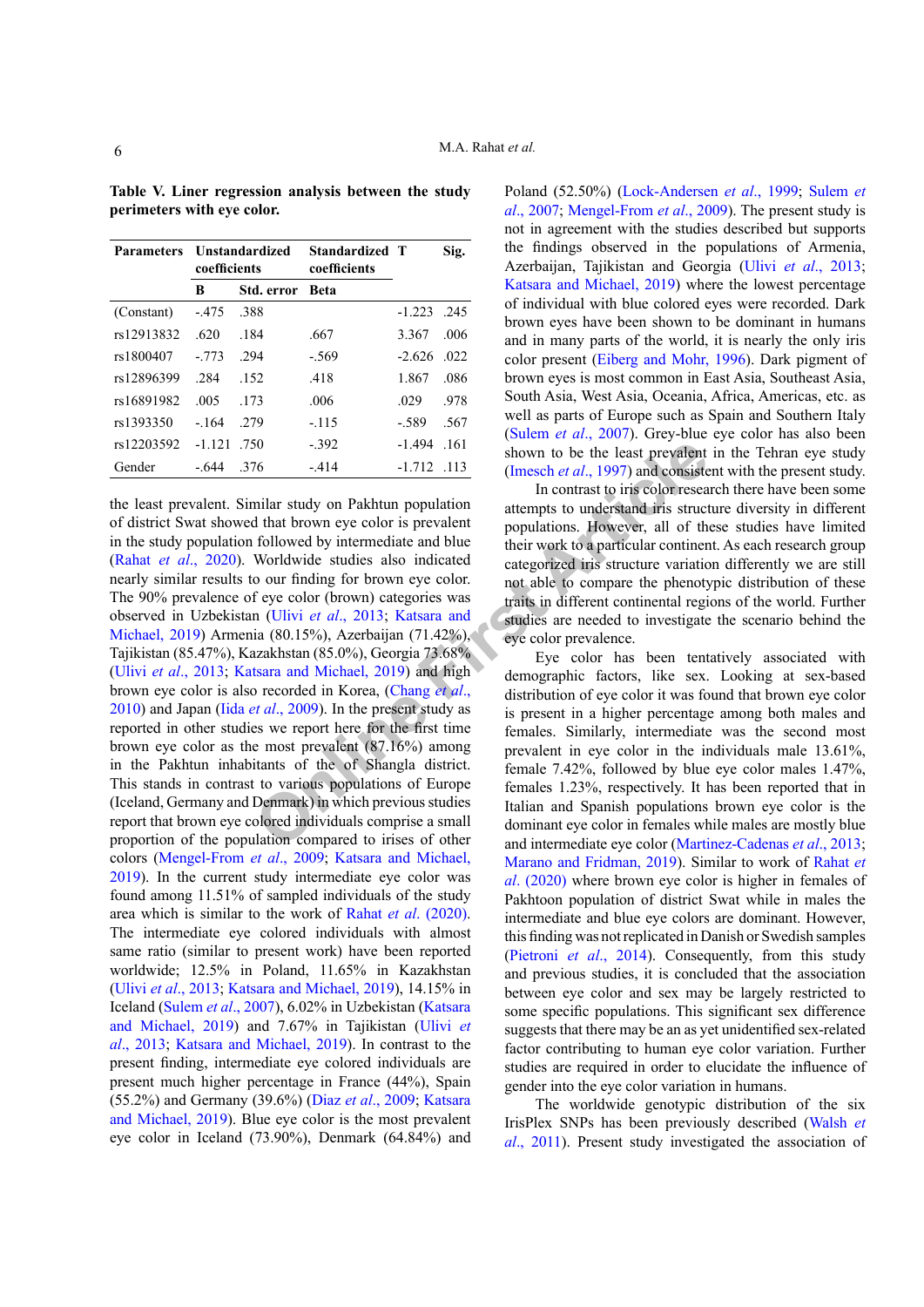**CONCLUSION**  This study concludes that phenotypically the ratio

In of Europe and adjacent territories<br>
East) while the rest of the world<br>
Simally, our prediction model<br>
Dot (Walsh et al., 2011). A recent of the case for a forensic<br>
Dor (Walsh et al., 2011). A recent crime scene. Hence, some earlier studies ([Mengel-From](#page-8-6) *et al*., 2009; [Ulivi](#page-9-4) *et al*[., 2013](#page-9-4); [Alghamdi](#page-6-1) *et al*., 2019; Rahat *et al*[., 2020](#page-8-10)) our study showed that at the individual level, the CC genotype was found linked with blue, intermediate with CC and CT genotypes, whereas TT (53.16%), CT (46.84%) genotypes were strongly linked with brown eye color. Another study described the same linkage from Pakistani Brahui, Balochi, Hazara, Makrani, Sindi, Kalash, and Burusho populations (Walsh *et al*., 2011; [Freire-Aradas](#page-7-9) *et al*[., 2012](#page-7-9)). A comprehensive study of 51 populations (934 individuals) worldwide showed that blue/intermediate eye color is linked with GG/CC (homozygous or heterozygous) genotypes in population of Europe and adjacent territories (West Asia and Middle East) while the rest of the world population AA/TT genotypes was reported to be linked with the brown eye color (Walsh *et al*., 2011). A recent study on the Japanese population also demonstrated the association of TT/AA genotypes with brown eye color (Walsh *et al*., 2011). The SNP rs1800407 show a significant correlation in our study. However, this SNP rs1800407 was also previously found significant with eye color (Branicki *et al*., 2011; Liu *et al*[., 2009](#page-8-1); Rahat *et al*., 2020). The rest of SNPs were not significant with the eye color of study of brown eye colored individuals is high in Shangla District. Based on sex there exists a significant malewith blue.

Developing a better understanding of eye color, features will contribute greatly to the fields of forensics, anthropology and public health. At present, many forensic groups are developing pigmentation predictor tools. The primary purpose of these tools is to allow crime scene investigators to predict the eye color of unidentified individuals from small samples of their DNA. Irisplex, perhaps the most well-known of these tool. A previous study in an Italian population has shown 76% accuracy of Irisplex system ([Salvoro](#page-9-5) *et al*., 2019). A similar study by Dembinski [and Picard \(2014\)](#page-7-10) found 58%, 95%, 11% accuracy on Irisplex system for brown, blue and intermediate eye color prediction, respectively. [Allwood and Harbison](#page-6-0) (2013) found 89% accuracy for blue eye color and 94% for brown eye color while (Rahat *et al*[., 2020\)](#page-8-10) found 100% accuracy for blue and brown eye. Compared to previous studies the present study investigated that blue and brown eye color was predicted 100% while the intermediate eye color phenotypes are misclassified, predicted as brown. Issues in predicting intermediate eyes have already been shown in previous studies (Liu *et al*[., 2009](#page-8-1); Walsh *et al*., 2011b, 2012, 2014; Ruiz *et al*., 2013; [Dembinski and Picard, 2014](#page-7-10): Yun *et al*., 2014, 2015; [Freire-Aradas](#page-7-9) *et al*., 2014; [Salvoro](#page-9-5) *et al*[., 2019](#page-9-5); [Bulbul](#page-7-11) *et al*., 2020; Carratto *et al*., 2020; [Rahat](#page-8-10) *et al*[., 2020](#page-8-10)).

population.

the rs12913832 SNP in HERC2 gene with eye colors in the Pakhtun population of district Shangla. Similar to

> female eye color alteration in the Pakhtun population of the study population. Linear and Pearson analysis shows associations of eye color with 12913832 SNP in HERC2 gene. DNA prediction model (IrisPlex) showed higher accuracy for predicting brown and blue eye color, while uncertainty remained for intermediate eye color. Hence, we suggest that genotyping more SNPs that not included in the IrisPlex system geographical region, gender may even improve the prediction accuracy in our population. Finally, our prediction model is based on biological samples that were taken under controlled setting; this may not be the case for a forensic sample retrieved from a crime scene. Hence, further replication of the model using forensic sample is needed. We also found that the accuracy of production of blue and brown eye color is much higher than all three categories (blue, brown and intermediate) so we recommend blue and brown eye color classification instead of three eye color. The dark intermediate should be classified with brown and light intermediate be classified

# **ACKNOWLEDGMENTS**

The author highly acknowledged all of the people that contributed directly or indirectly to the work presented here. The authors also acknowledge the Higher Education Commission of Pakistan (HEC) for providing funds for this project through National Research Program for Universities (NRPU) project # 6828.

*Statement of conflict of interest*

The authors have declared no conflict of interest.

# **REFERENCES**

- <span id="page-6-1"></span>Alghamdi, J., Amoudi, M., Kassab, A.C., Al-Mufarrej, M., and Al-Ghamdi, S., 2019. Eye color prediction using single nucleotide polymorphisms in Saudi population. *Saudi J. biol. Sci*., **26**: 1607-1612. <https://doi.org/10.1016/j.sjbs.2018.09.011>
- <span id="page-6-0"></span>Allwood, J.S., and Harbison, S., 2013. SNP model development for the prediction of eye color in New Zealand. *Foren. Sci. Int. Genet*., **7**: 444-452. [https://](https://doi.org/10.1016/j.fsigen.2013.03.005) [doi.org/10.1016/j.fsigen.2013.03.005](https://doi.org/10.1016/j.fsigen.2013.03.005)
- Branicki, W., and Kayser, M., 2015. Prediction of human pigmentation traits from DNA polymorphisms. *Encycl. Life Sci*., pp. 1-10. [https://](https://doi.org/10.1002/9780470015902.a0023851)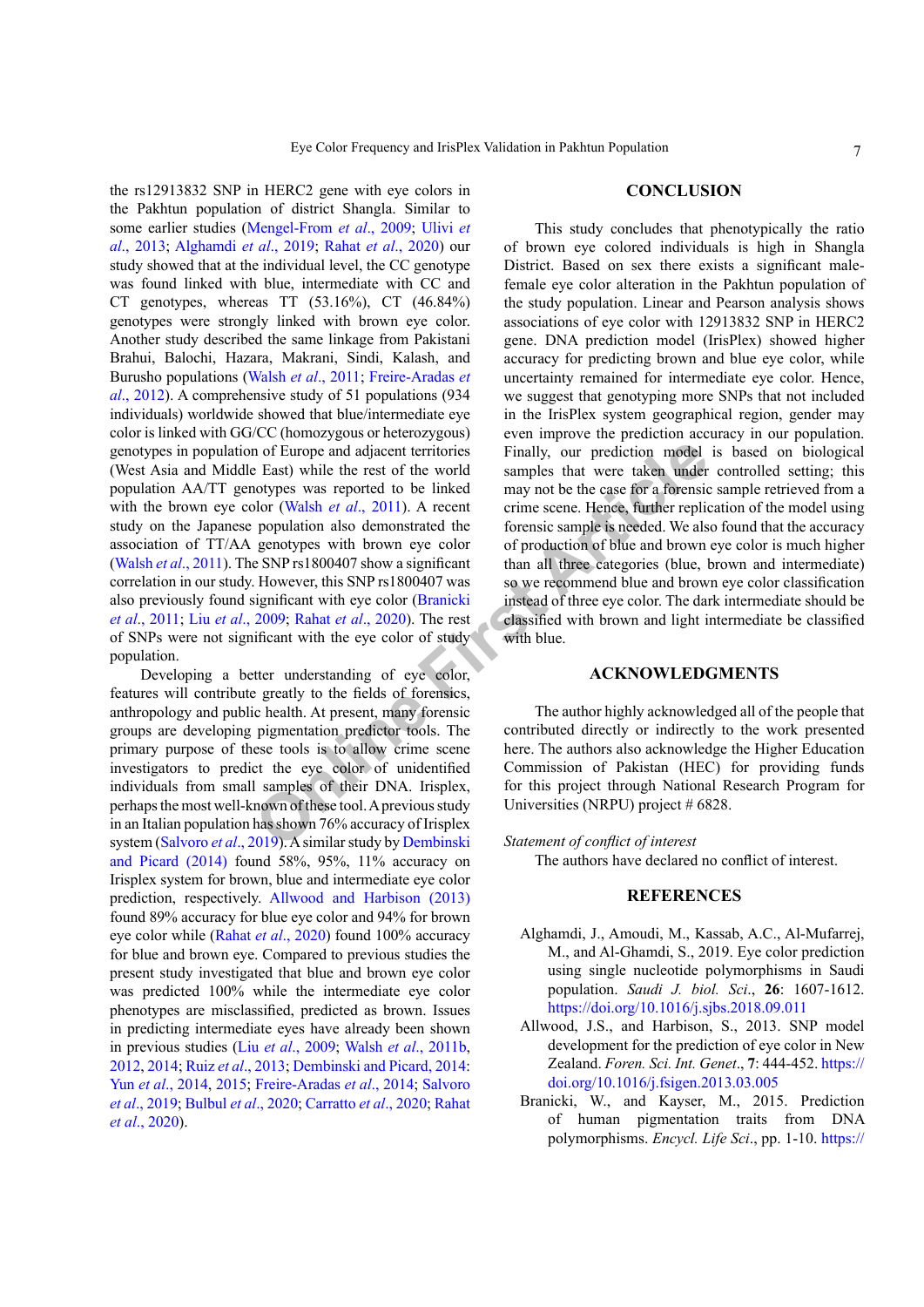[doi.org/10.1002/9780470015902.a0023851](https://doi.org/10.1002/9780470015902.a0023851)

- Branicki, W., Liu, F., van Duijn, K., Draus-Barini, J., Pośpiech, E., Walsh, S., Kupiec, T., Wojas-Pelc, A., and Kayser, M., 2011. Model-based prediction of human hair color using DNA variants. *Hum. Genet*., **129**: 443-454. [https://doi.org/10.1007/](https://doi.org/10.1007/s00439-010-0939-8) [s00439-010-0939-8](https://doi.org/10.1007/s00439-010-0939-8)
- <span id="page-7-11"></span>Bulbul, O., Zorlu, T., and Filoglu, G., 2020. Prediction of human eye color using highly informative phenotype SNPs (PISNPs). *Aust. J. Forsen. Sci*., **52**: 27-37. [https://doi.org/10.1080/00450618.](https://doi.org/10.1080/00450618.2018.1484161) [2018.1484161](https://doi.org/10.1080/00450618.2018.1484161)
- Carratto, T.M.T., Marcorin, L., Debortoli, G., Hünemeier, T., Norton, H., Parra, E.J., Castelli, E.C., and Mendes-Junior, C.T., 2020. Insights on hair, skin and eye color of ancient and contemporary native Americans. *Foren. Sci. Int. Genet.*, **48**: 102335. <https://doi.org/10.1016/j.fsigen.2020.102335>
- Cavalli-Sforza, L.L., Cavalli-Sforza, L., Menozzi, P., and Piazza, A., 1994. *The history and geography of human genes*. Princeton University Press.
- <span id="page-7-2"></span>Chaitanya, L., Walsh, S., Andersen, J.D., Ansell, R., Ballantyne, K., Ballard, D., Banemann, R., Bauer, C.M., Bento, A.M., Brisighelli, F., and Capal, T., 2014. Collaborative EDNAP exercise on the IrisPlex system for DNA-based prediction of human eye color. *Foren. Sci. Int. Genet*., **11**: 241- 251. <https://doi.org/10.1016/j.fsigen.2014.04.006>
- <span id="page-7-6"></span>Chang, K.C., Kwon, J.W., Han, Y.K., Wee, W.R., and Lee, J.H., 2010. The epidemiology of cosmetic treatments for corneal opacities in a Korean population. *Korean J. Ophthalmol*., **24**: 148-154. <https://doi.org/10.3341/kjo.2010.24.3.148>
- <span id="page-7-10"></span>Dembinski, G.M., and Picard, C.J., 2014. Evaluation of the IrisPlex DNA-based eye color prediction assay in a United States population. *Foren. Sci. Int. Genet*., **9**: 111-117. [https://doi.org/10.1016/j.](https://doi.org/10.1016/j.fsigen.2013.12.003) [fsigen.2013.12.003](https://doi.org/10.1016/j.fsigen.2013.12.003)
- Diaz, Y.M., Saornil, M.A., Almaraz, A., Muñoz-Moreno, M.F., GARCÍA, C.I.R.O. and SANz, R., 2009. *Iris color: Validation of a new classification and distribution in a Spanish population-based sample*. <https://doi.org/10.1177/112067210901900427>
- <span id="page-7-7"></span><span id="page-7-5"></span>Eiberg, H., and Mohr, J., 1996. Assignment of genes coding for brown eye color (BEY2) and brown hair color (HCL3) on chromosome 15q. *Eur. J. Hum. Genet*., **4**: 237-241. [https://doi.](https://doi.org/10.1159/000472205) [org/10.1159/000472205](https://doi.org/10.1159/000472205)
- <span id="page-7-0"></span>Eiberg, H., Troelsen, J., Nielsen, M., Mikkelsen, A., Mengel-From, J., Kjaer, K.W., and Hansen, L., 2008. Blue eye color in humans may be caused by a perfectly associated founder mutation in a

regulatory element located within the HERC2 gene inhibiting OCA2 expression. *Hum. Genet*., **123**: 177-187. [https://doi.org/10.1007/s00439-007-](https://doi.org/10.1007/s00439-007-0460-x) [0460-x](https://doi.org/10.1007/s00439-007-0460-x)

- <span id="page-7-9"></span>Freire-Aradas, A., Fondevila, M., Kriegel, A.K., Phillips, C., Gill, P., Prieto, L., Schneider, P.M., Carracedo, A., and Lareu, M.V., 2012. A new SNP assay for identification of highly degraded human DNA. *Foren. Sci. Int. Genet*., **6**: 341-349. [https://](https://doi.org/10.1016/j.fsigen.2011.07.010) [doi.org/10.1016/j.fsigen.2011.07.010](https://doi.org/10.1016/j.fsigen.2011.07.010)
- [Green, M.R. and Sambrook, J., 2012.](http://Green, M.R. and Sambrook, J., 2012. ) *A laboratory manual book*. John Inglis, pp. 1-178.
- <span id="page-7-8"></span><span id="page-7-4"></span><span id="page-7-3"></span><span id="page-7-1"></span>Hashemi, H., Khabazkhoub, M., Yekta, A., Mohammad, K., and Fotouhi, A., 2010. *Distribution of iris colors and its association with ocular disorder in the Tehran eye study*. pp. 7-14.
- **C.T., 2020.** Insights on hair, skin colors and its association<br>f ancien[t](https://doi.org/10.1002/cbf.1572) and contemporary native the Tehran eye study, pp. 7<br>
ren. Sci. Int. Genet., 48: 102335. Iida, R., Ueki, M., Takeshita, H.<br>
1. Kominato, Y., Nagan, Iida, R., Ueki, M., Takeshita, H., Fujihara, J., Nakajima, T., Kominato, Y., Nagao, M. and Yasuda, T., 2009. Genotyping of five single nucleotide polymorphisms in the OCA2 and HERC2 genes associated with blue-brown eye color in the Japanese population. *Cell Biochem. Funct. Cell. Biochem. Modul. Active Agents Dis.,* **27**: 323-327. https://doi.org/10.1002/cbf.1572
	- Imesch, P.D., Wallow, I.H., and Albert, D.M., 1997. The color of the human eye: A review of morphologic correlates and of some conditions that affect iridial pigmentation. *Surv. Ophthalmol*., **41**: S117-S123. [https://doi.org/10.1016/S0039-6257\(97\)80018-5](https://doi.org/10.1016/S0039-6257(97)80018-5)
		- Jacobs, L.C., Hamer, M.A., Gunn, D.A., Deelen, J., Lall, J.S., Van Heemst, D., Uh, H.W., Hofman, A., Uitterlinden, A.G., Griffiths, C.E., and Beekman, M., 2015. A genome-wide association study identifies the skin color genes IRF4, MC1R, ASIP, and BNC2 influencing facial pigmented spots. *J. Invest. Dermatol*., **135**: 1735-1742. [https://doi.](https://doi.org/10.1038/jid.2015.62) [org/10.1038/jid.2015.62](https://doi.org/10.1038/jid.2015.62)
		- Kastelic, V., Pośpiech, E., Draus-Barini, J., Branicki, W. and Drobnič, K., 2013. Prediction of eye color in the Slovenian population using the IrisPlex SNPs. *Croat. med. J*., **54**: 381-386. [https://doi.](https://doi.org/10.3325/cmj.2013.54.381) [org/10.3325/cmj.2013.54.381](https://doi.org/10.3325/cmj.2013.54.381)
		- Katsara, M.A., and Nothnagel, M., 2019. True colors: A literature review on the spatial distribution of eye and hair pigmentation. *Foren. Sci. Int. Genet*., **39**: 109-118. [https://doi.org/10.1016/j.](https://doi.org/10.1016/j.fsigen.2019.01.001) [fsigen.2019.01.001](https://doi.org/10.1016/j.fsigen.2019.01.001)
		- Kayser, M., 2015. Forensic DNA phenotyping: Predicting human appearance from crime scene material for investigative purposes. *Foren. Sci. Int. Genet*., **18**: 33-48. [https://doi.org/10.1016/j.](https://doi.org/10.1016/j.fsigen.2015.02.003) [fsigen.2015.02.003](https://doi.org/10.1016/j.fsigen.2015.02.003)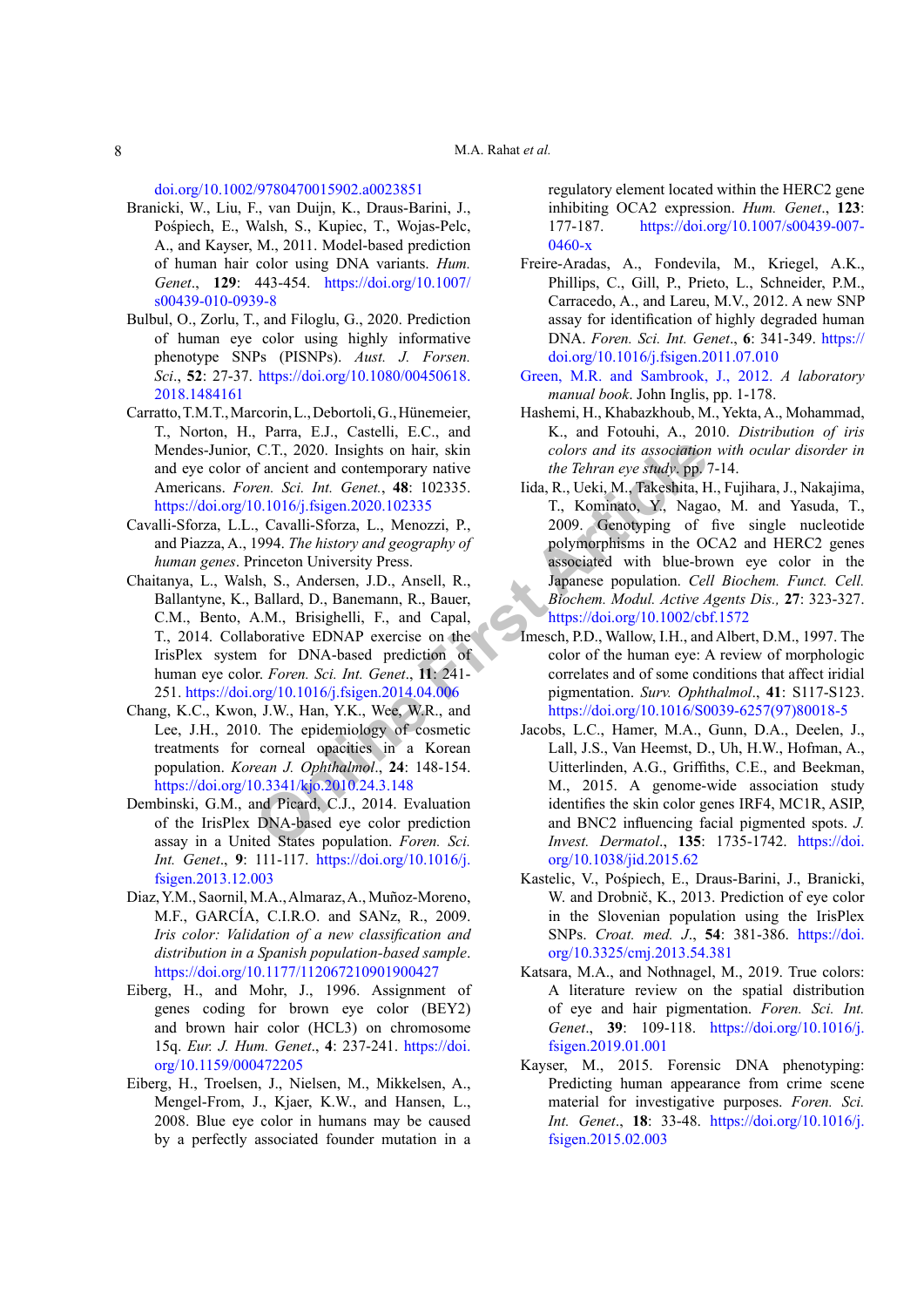- Kayser, M., and De Knijff, P., 2011. Improving human forensics through advances in genetics, genomics and molecular biology. *Nat. Rev. Genet*., **12**: 179- 192. <https://doi.org/10.1038/nrg2952>
- <span id="page-8-2"></span>Kayser, M., Liu, F., Janssens, A.C.J., Rivadeneira, F., Lao, O., van Duijn, K., Vermeulen, M., Arp, P., Jhamai, M.M., van IJcken, W.F., and den Dunnen, J.T., 2008. Three genome-wide association studies and a linkage analysis identify HERC2 as a human iris color gene. *Am. J. Hum. Genet*., **82**: 411-423. <https://doi.org/10.1016/j.ajhg.2007.10.003>
- <span id="page-8-9"></span>Klein, R., Klein, B.E., Jensen, S.C., and Cruickshanks, K.J., 1998. The relationship of ocular factors to the incidence and progression of age-related maculopathy. *Arch. Ophthalmol*., **116**: 506-513. <https://doi.org/10.1001/archopht.116.4.506>
- <span id="page-8-0"></span>11. The Fig. 11. Metricary Calentary Calentary Calentary Calentary Calentary Calentary Calentary Calentary Calentary Calentary (M. Article, Article, W.R., Humbert, J.E., the IrisPlex model *Foren* (M.A.P., Nest, J.R., Wong Lamason, R.L., Mohideen, M.A.P., Mest, J.R., Wong, A.C., Norton, H.L., Aros, M.C., Jurynec, M.J., Mao, X., Humphreville, V.R., Humbert, J.E., Sinha, S., 2005. SLC24A5, a putative cation exchanger, affects pigmentation in zebrafish and humans. *Science*, **310**: 1782-1786. https://doi. [org/10.1126/science.1116238](https://doi.org/10.1126/science.1116238)
- <span id="page-8-1"></span>Liu, F., Van Der Lijn, F., Schurmann, C., Zhu, G., Chakravarty, M.M., Hysi, P.G., Wollstein, A., Lao, O., De Bruijne, M., Ikram, M.A., and Van Der Lugt, A., 2012. *A genome-wide association study identifies five loci influencing facial morphology in Europeans*. pp. e1002932. https://doi.org/10.1371/ [journal.pgen.1002932](https://doi.org/10.1371/journal.pgen.1002932)
- <span id="page-8-3"></span>Liu, F., van Duijn, K., Vingerling, J.R., Hofman, A., Uitterlinden, A.G., Janssens, A.C.J., and Kayser, M., 2009. Eye color and the prediction of complex phenotypes from genotypes. *Curr. Biol*., **19**: R192-R193. https://doi.org/10.1016/j. [cub.2009.01.027](https://doi.org/10.1016/j.cub.2009.01.027)
- <span id="page-8-4"></span>Liu, F., Visser, M., Duffy, D.L., Hysi, P.G., Jacobs, L.C., Lao, O., Zhong, K., Walsh, S., Chaitanya, L., Wollstein, A., and Zhu, G., 2015. Genetics of skin color variation in Europeans: genome-wide association studies with functional follow-up. *Hum. Genet*., **134**: 823-835. [https://doi.org/10.1007/](https://doi.org/10.1007/s00439-015-1559-0) [s00439-015-1559-0](https://doi.org/10.1007/s00439-015-1559-0)
- <span id="page-8-5"></span>Liu, F., Wollstein, A., Hysi, P.G., Ankra-Badu, G.A., Spector, T.D., Park, D., Zhu, G., Larsson, M., Duffy, D.L., Montgomery, G.W., and Mackey, D.A., 2010. Digital quantification of human eye color highlights genetic association of three new loci. *PLoS Genet*., 6: e1000934. [https://doi.](https://doi.org/10.1371/journal.pgen.1000934) [org/10.1371/journal.pgen.1000934](https://doi.org/10.1371/journal.pgen.1000934)
- <span id="page-8-11"></span>Lock-Andersen, J., Drzewiecki, K.T. and Wulf, H.C., 1999. Eye and hair colour, skin type and constitutive

skin pigmentation as risk factors for basal cell carcinoma and cutaneous malignant melanoma. A Danish case-control study. *Acta. Derm. Venereol.,*  **79**: 74–80.

- <span id="page-8-12"></span>Marano, L.A., and Fridman, C., 2019. DNA phenotyping: Current application in forensic science. *Res. Rep. Foren. Med. Sci*., **9**: 1-8. [https://doi.org/10.2147/](https://doi.org/10.2147/RRFMS.S164090) [RRFMS.S164090](https://doi.org/10.2147/RRFMS.S164090)
- Maroñas, O., Phillips, C., Söchtig, J., Gomez-Tato, A., Cruz, R., Alvarez-Dios, J., De Cal, M.C., Ruiz,Y., Fondevila, M., Carracedo, Á., and Lareu, M.V., 2014. Development of a forensic skin color predictive test. *Foren. Sci. Int. Genet*., **13**: 34-44. <https://doi.org/10.1016/j.fsigen.2014.06.017>
- Martinez-Cadenas, C., Peña-Chilet, M., Ibarrola-Villava, M., and Ribas, G., 2013. Gender is a major factor explaining discrepancies in eye color prediction based on HERC2/OCA2 genotype and the IrisPlex model. *Foren. Sci. Int. Genet.*, **7**: 453- 460.<https://doi.org/10.1016/j.fsigen.2013.03.007>
- <span id="page-8-6"></span>Mengel-From, J., Wong, T.H., Morling, N., Rees, J.L., and Jackson, I.J., 2009. Genetic determinants of hair and eye colors in the Scottish and Danish populations. *BMC Genet*., **10**: 1-13. [https://doi.](https://doi.org/10.1186/1471-2156-10-88) org/10.1186/1471-2156-10-88
- <span id="page-8-8"></span>Mushailov, V., Rodriguez, S.A., Budimlija, Z.M., Prinz, M. and Wurmbach, E., 2015. Assay development and validation of an 8-SNP multiplex test to predict eye and skin coloration. *J. Foren. Sci*., **60**: 990- 1000.<https://doi.org/10.1111/1556-4029.12758>
- Pietroni, C., Andersen, J.D., Johansen, P., Andersen, M.M., Harder, S., Paulsen, R., Børsting, C., and Morling, N., 2014. The effect of gender on eye color variation in European populations and an evaluation of the IrisPlex prediction model. *Foren. Sci. Int. Genet.*, **11**: 1-6. [https://doi.org/10.1016/j.](https://doi.org/10.1016/j.fsigen.2014.02.002) [fsigen.2014.02.002](https://doi.org/10.1016/j.fsigen.2014.02.002)
- <span id="page-8-7"></span>Quillen, E.E., Bauchet, M., Bigham, A.W., Delgado-Burbano, M.E., Faust, F.X., Klimentidis, Y.C., Mao, X., Stoneking, M., and Shriver, M.D., 2012. OPRM1 and EGFR contribute to skin pigmentation differences between indigenous Americans and Europeans. *Hum. Genet*., **131**: 1073-1080. [https://](https://doi.org/10.1007/s00439-011-1135-1) [doi.org/10.1007/s00439-011-1135-1](https://doi.org/10.1007/s00439-011-1135-1)
- <span id="page-8-10"></span>Rahat, M.A., Khan, H., Hassan, I., Haris, M., and Israr, M., 2020. DNA-based eye color prediction of Pakhtun population living in district Swat KP Pakistan. *Advan. Life Sci.*, **7**: 157-163.
- Ruiz, Y., Phillips, C., Gomez-Tato, A., Alvarez-Dios, J., De Cal, M.C., Cruz, R., Maroñas, O., Söchtig, J., Fondevila, M., Rodriguez-Cid, M.J., and Carracedo, A., 2013. Further development of forensic eye